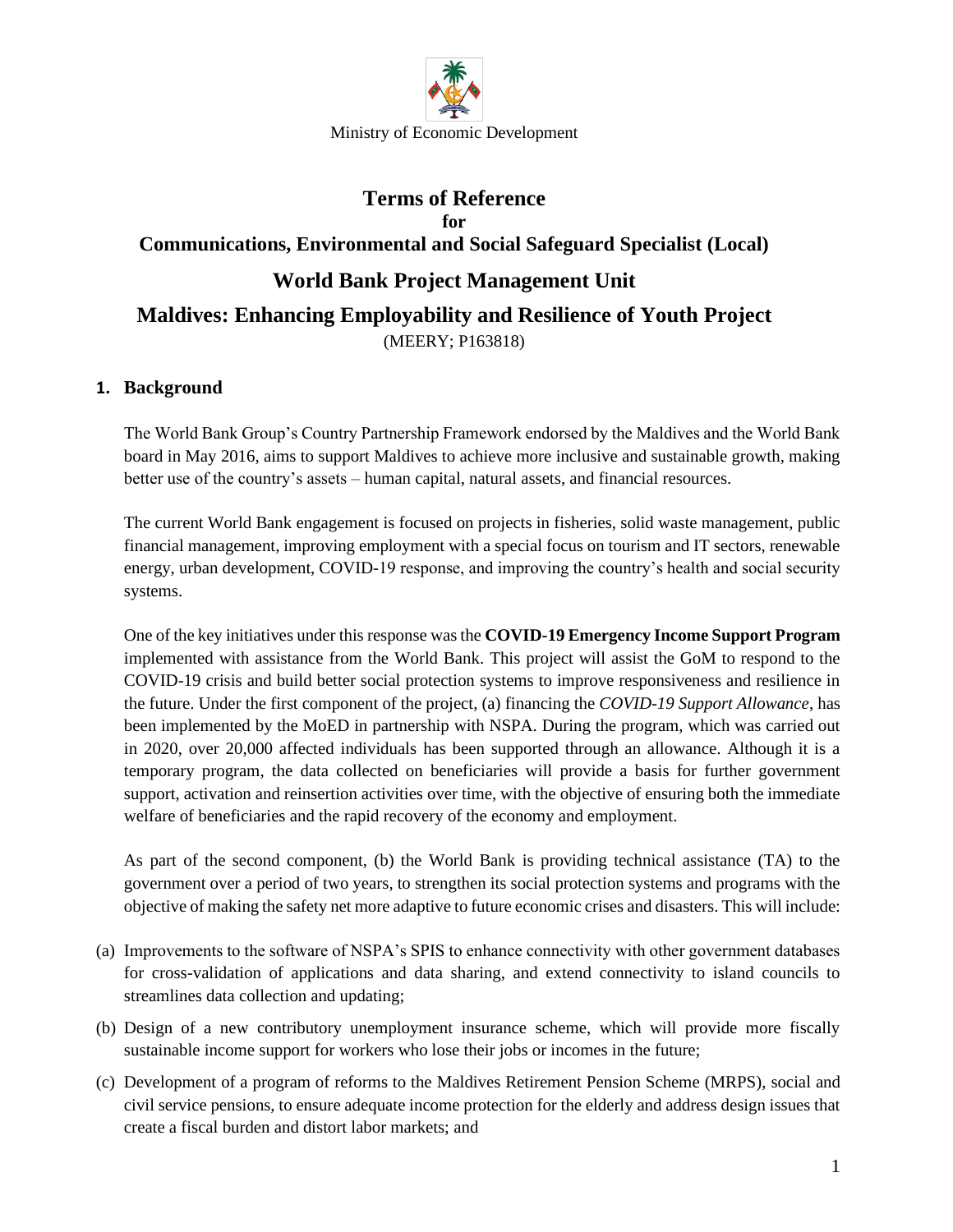

#### Ministry of Economic Development

(d) Development of a National Social Protection Framework to ensure broad-based and adaptive social protection coverage of Maldivians across the life cycle, and to improve co-ordination and data sharing between programs.

With improved economic sentiment within the economy and the extensive coverage of vaccine administration, the GoM aims to gear the project activities to incorporate essential upskilling, training and outreach programs, and to create a pathway for affected workforce to reintegrate back into the market.

The GoM aims to strengthen the existing Project PMU under the Ministry of Economic Development to effectively implement the existing project activities and the proposed additional activities. The project PMU is currently housed within the Ministry of Economic Development. The PMU currently consist of members from the MoED and line agencies and operate as a joint coordinated effort. The Project Management Unit (PMU) for the COVID-19 Support Allowance Project will consist of teams for procurement, finance, social safeguards, communications, monitoring and evaluation—led by the Project Director and Deputy Project Director/Project Manager.

In addition to the **COVID-19 Emergency Income Support Program**, the Ministry of Economic Development in collaboration with the **World Bank** is currently implementing the "Maldives: Enhancing Employability and Resilience of Youth" (MEERY) Project funded by the World Bank. The objective of the project is to improve the relevance of technical and vocational skills and foster entrepreneurship to promote youth employment in priority sectors.

Additionally, the Ministry is actively engaged with the World Bank for the formulation of projects to strengthen and expand social security coverage in the Maldives and digital inclusivity in line with the goals of the Strategic Action Plan of the Government of Maldives.

As part of the implementing the new PMU under MED, the Ministry of Economic Development wishes to contract a **Communications, Environmental and Social Safeguard Specialist.**

### **2. Objectives**

- 1. The MED wishes to contract a Communications, Environmental and Social Safeguard Specialist who will coordinate implementation of MEERY project communications strategy, and Environmental and Social Assessment and Management Framework of the project.
- 2. Carry out Environmental and Social Assessments and Screenings, Preparation of E&S instruments in line with on the Project Environmental and Social Safeguards Framework, and assist Project Director to ensure that the work by GoM staff and consultants are in conformity with the objectives of the project and is in accordance with the GoM environmental and social requirements, and the relevant World Bank Safeguards policies.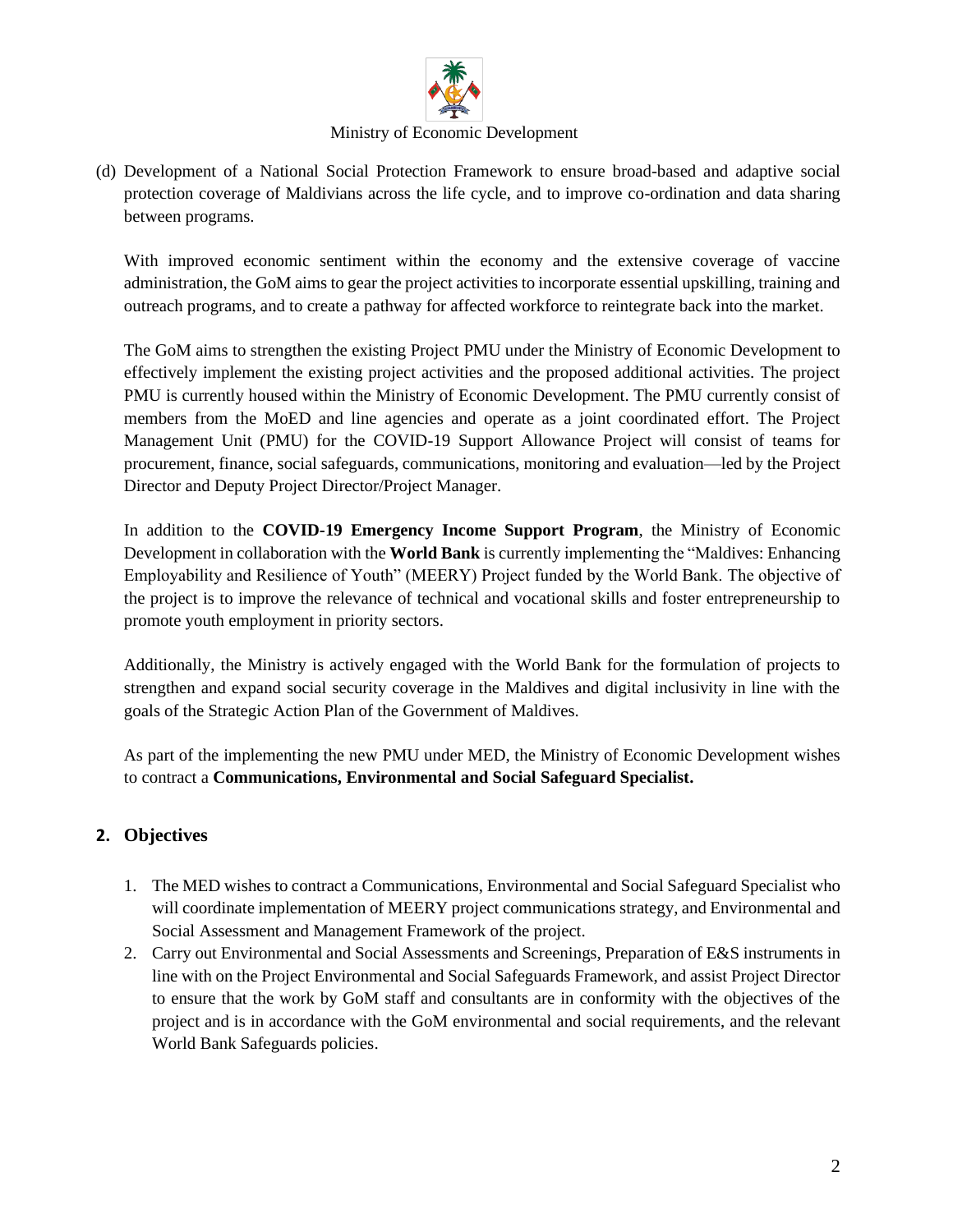

## **3. Scope of Services**

- 1. Lead the development of and oversee the review of project level Communications, Environmental and Social Safeguards plan and associated work plans for each component/activity on principles, process and achievements of the project, and document best practices and success stories for development partners and the GoM.
- 2. Help implement marketing and outreach strategies as needed; target and engage key audiences.
- 3. Plan, develop and implement public relations (PR) strategies, including writing and distribution of press releases to targeted media channels.
- 4. Ensure full coherence and alignment with donor's branding guidelines while implementing the communications strategy and awareness programs.
- 5. Plan and conduct Environmental and Social (E&S) Screenings for project activities.
- 6. Obtaining clearances as per the country Environmental laws and regulations and from the world bank prior to tendering.
- 7. Preparation of reports on Environmental and Social Management Framework (ESMF).
- 8. Preparation of reports and disclosures for site specific Environmental and Social Management Plans (ESMPs) and ensure ESMPs are incorporated into bidding and contract documents with contractors.
- 9. Monitoring and reporting on ESMP implementation progress.
- 10. Ensure necessary measures in place to strengthen inclusion vulnerable groups, youth and women in project activities other requirements for management of social sustainability and inclusion issues in relation to projects;
- 11. Plan, implement, monitor and report on gender actions of the project.
- 12. Build a robust stakeholder engagement/ citizen engagement plan/strategy to engage with stakeholders, disclose information and obtain feedback from project stakeholders including project beneficiaries. Carryout labor market surveys and other beneficiary feedback/satisfaction surveys.
- 13. Support to establish and operate the Grievance Redress Mechanism under the MED for the project. Submit regular updates to the Bank on the operation of the GRM.
- 14. Strengthen mechanism to address risks associated with Sexual Exploitation and Abuse/Sexual Harassment (SEA/SH) by ensuring Codes of Conduct are adopted by all project staff and GRM is able to address SEA/SH incidents.
- 15. Facilitate/organize & conduct capacity building programs on the World Bank's Environmental and Social Framework (ESMF), E&S Screening, reporting, Gender, Stakeholder /Citizen's Engagement and implementation procedures.
- 16. Accomplish other tasks related for preparing, environmental and social safeguards plan, assessments, and reporting as per the need of project assigned by Project Director.
- 17. Provide support to other donor funded projects and activities under the Ministry's mandate.
- 18. Any other duties assigned by the Project Director.

# **4. Specialist's Reporting Obligations**

The Communications, Environmental and Social Safeguard Specialist shall carry out the reporting obligations as follows: